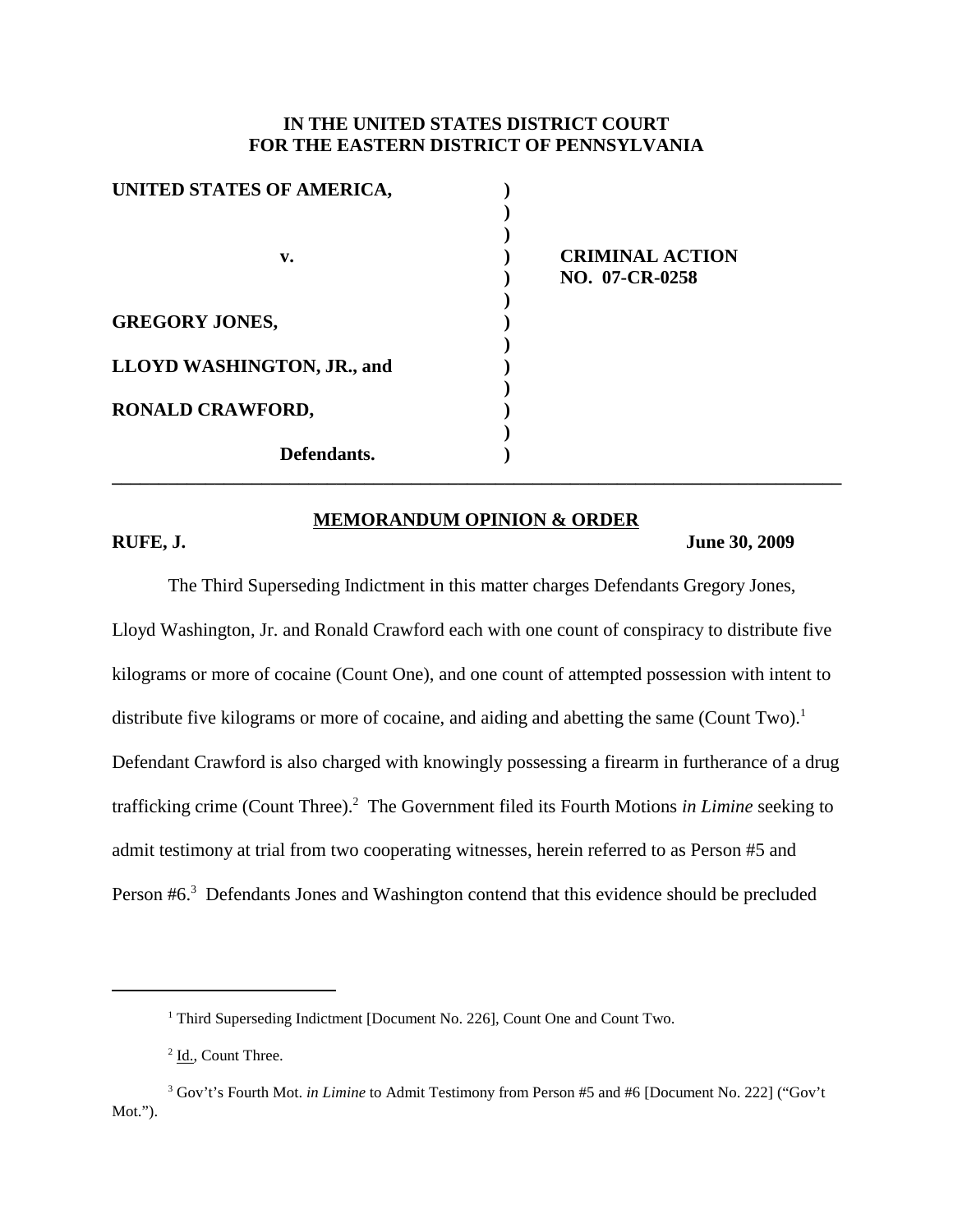under Rules 403 and 404 of the Federal Rules of Evidence. 4

The Government's Motion seeks to admit the following testimony from Person #5: (1) Defendant Jones pooled money with Person #5 and Person #6 to ship cocaine into Philadelphia by using Federal Express; (2) Person #5 taught Defendant Jones how to execute the system used by Person #5 and Person #6 for shipping cocaine through Federal Express by using corporate accounts and fake names; (3) Defendant Jones received Federal Express packages containing cocaine at Defendant Jones's home and the apartment used by Person #5 and Person #6; and (4) Person #5 would meet Defendant Jones at the Tender Touch Lounge, where Person #5 saw Defendant Jones and Defendant Washington conducting drug transactions.<sup>5</sup>

The Government's Motion also seeks to admit the following testimony from Person #6: (1) Person #5 and Person #6 used Federal Express to ship cocaine into the Philadelphia area; (2) Defendant Jones was a cocaine customer of Person #5; (3) Defendant Jones often stopped by the apartment used by Person #5 and Person #6 to pick up kilograms of cocaine; (4) after Defendant Jones's arrest in this case, Defendant Jones told Person #6 that Defendant Jones was arrested in his house when Defendant Jones was with a girl, and that the police took money and watches from Defendant Jones's house; (5) after Defendant Jones's arrest in this case, Defendant Jones asked Person #6 if Person #5 was cooperating with law enforcement, and if Person #5 was responsible for Defendant Jones's arrest; (6) Defendant Jones had a connection with a rental car company that enabled Defendant Jones, Person #5 and Person #6 to get rental cars; and (7)

<sup>4</sup> Def. Lloyd Washington, Jr.'s Mem. of Law in Opp'n to the Gov't's Fourth Mot. *in Limine* to Admit Testimony from Persons #5 and #6 [Document No. 249] ("Def. Washington's Resp."); Mot. and Mem. of Law in Support of Def., Gregory Jones, Pre-Trial Mots. Pursuant to Fed. R. Crim. P. 12 and Resps. to the Gov't's Mots. *in Limine* 1 Through 4 Inclusive [Document No. 261] ("Def. Jones's Resp.") at 9-10.

 $<sup>5</sup>$  Gov't Mot. at 1-2.</sup>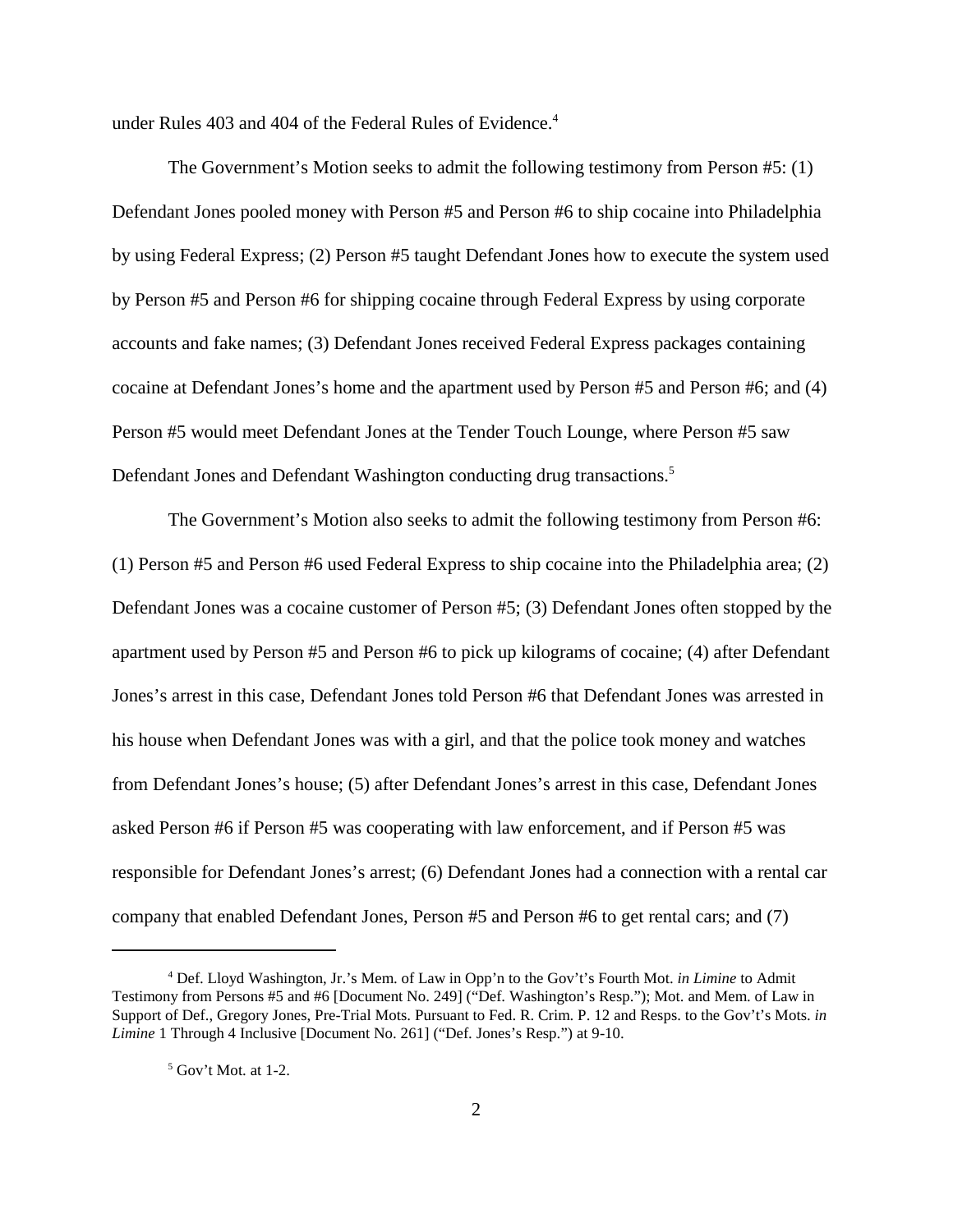Person #6 would often see Defendant Jones at a bar near the Kentucky Fried Chicken at 19<sup>th</sup> Street and Hunting Park Avenue in Philadelphia, Pennsylvania, otherwise known as the Tender Touch Lounge. 6

#### **A. Standard under Federal Rule of Evidence 404(b)**

Rule 404(b) governs the admissibility of evidence of "other crimes, wrongs, or acts." It provides, in relevant part, as follows:

> Evidence of other crimes, wrongs, or acts is not admissible to prove the character of a person in order to show action in conformity therewith. It may, however, be admissible for other purposes, such as proof of motive, opportunity, intent, preparation, plan, knowledge, identity, or absence of mistake or accident  $\ldots$ .

Thus, Rule 404(b) "proscribes the admission of evidence of other crimes when offered to prove bad character."<sup>8</sup> Yet, the Third Circuit Court of Appeals has "recognized that 'Rule 404(b) is a rule of inclusion rather than exclusion.'"9 The admission of Rule 404(b) evidence is favored when such evidence "is relevant for any other purpose than to show the defendant's propensity to commit the charged offense."10 This rule is not implicated, however, by evidence "offered as direct proof of the crime charged."<sup>11</sup> Rule 404(b) applies only to evidence that proves "other acts," not to evidence that is "circumstantial proof of the very conspiracy with which [a

 $<sup>6</sup>$  Id. at 2.</sup>

 $<sup>7</sup>$  FED. R. EVID. 404(b).</sup>

<sup>8</sup> United States v. Gibbs, 190 F.3d 188, 217 (3d Cir. 1999).

<sup>9</sup> United States v. Daraio, 445 F.3d 253, 263 (3d Cir. 2006) (citing United States v. Givan, 320 F.3d 452, 460 (3d Cir. 2003)).

 $10$  Daraio, 445 F.3d at 263 (citations omitted).

<sup>&</sup>lt;sup>11</sup> United States v. Stewart, 325 F. Supp. 2d 474, 493 (D. Del. 2004) (citing Givan, 320 F.3d at 463).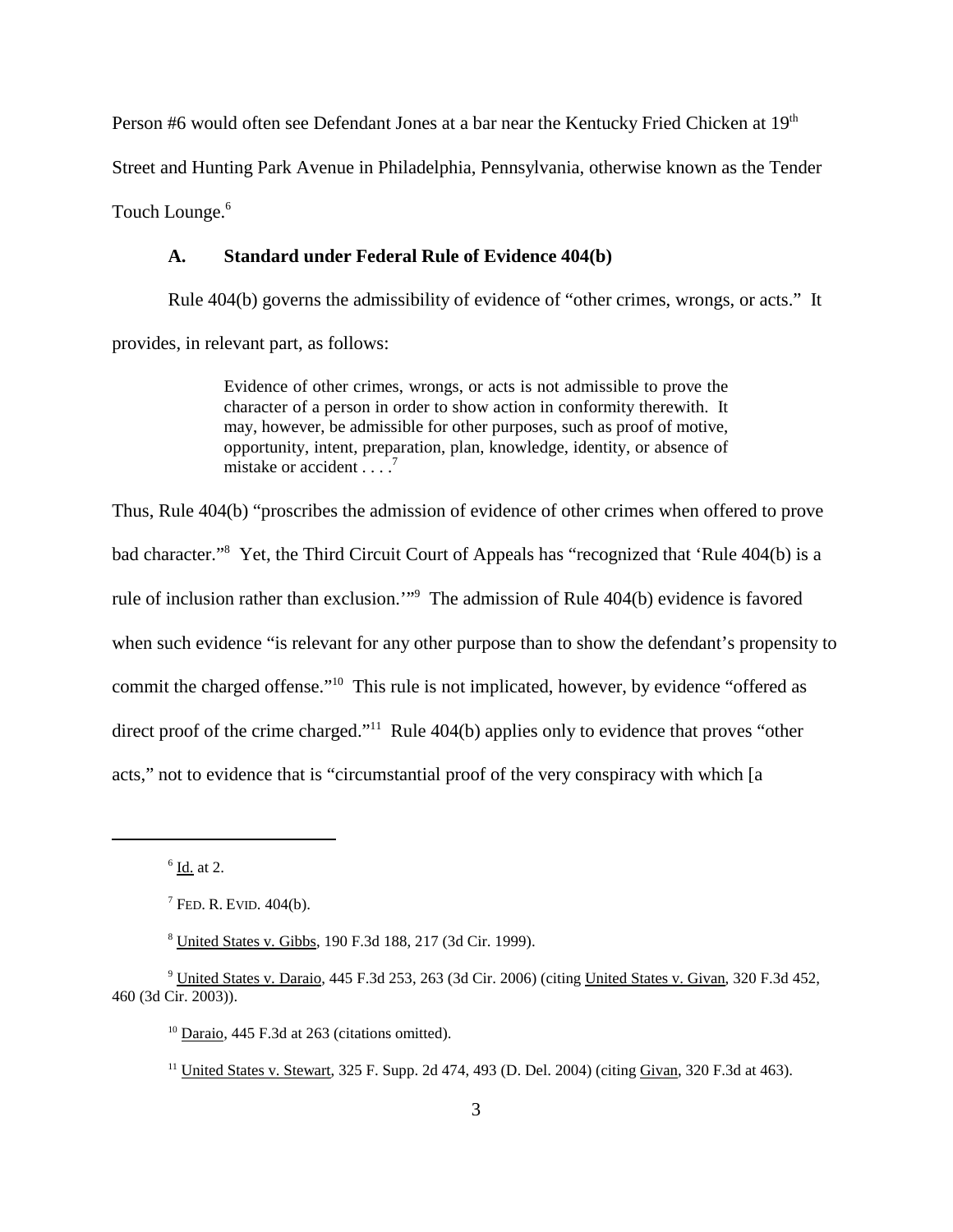defendant is] charged."12

To determine the admissibility of Rule 404(b) evidence, the following test is applied:  $\cdot\cdot\cdot(1)$  the evidence must have a proper purpose; (2) it must be relevant; (3) its probative value must outweigh its potential for unfair prejudice; and (4) the court must charge the jury to consider the evidence only for the limited purposes for which it is admitted.'"13 In order for evidence to be admitted under Rule 404(b), the government must first "proffer a logical chain of inference consistent with its theory of the case."14 The district court must then "articulate reasons why the evidence also goes to show something other than character."<sup>15</sup> A "mere list of the purposes found in Rule 404(b) is insufficient."16 Instead, the court must "put a chain of inferences into the record, none of which is the inference that the defendant has a propensity to commit this crime."17

#### **B. Evidence Admissible Without a Rule 404(b) Analysis**

The Court first notes that a Rule 404(b) analysis is not necessary before the Court can admit two portions of Person #6's testimony. Hence, the evidence will be admitted if it is relevant and if its probative value is not substantially outweighed by its potential for unfair prejudice. As a general rule, relevant evidence is admissible.<sup>18</sup> Evidence is relevant if it has "any

 $15$  Id.

<sup>16</sup> Id.

<sup>&</sup>lt;sup>12</sup> See United States v. Betts, 16 F.3d 748, 757 (7th Cir. 1994); Stewart, 325 F. Supp. 2d at 493.

<sup>13</sup> Daraio, 445 F.3d at 264 (quoting Givan, 320 F.3d at 460).

<sup>14</sup> United States v. Sampson, 980 F.2d 883, 888 (3d Cir. 1992).

 $17$  Id.

<sup>18</sup> FED. R. EVID. 402.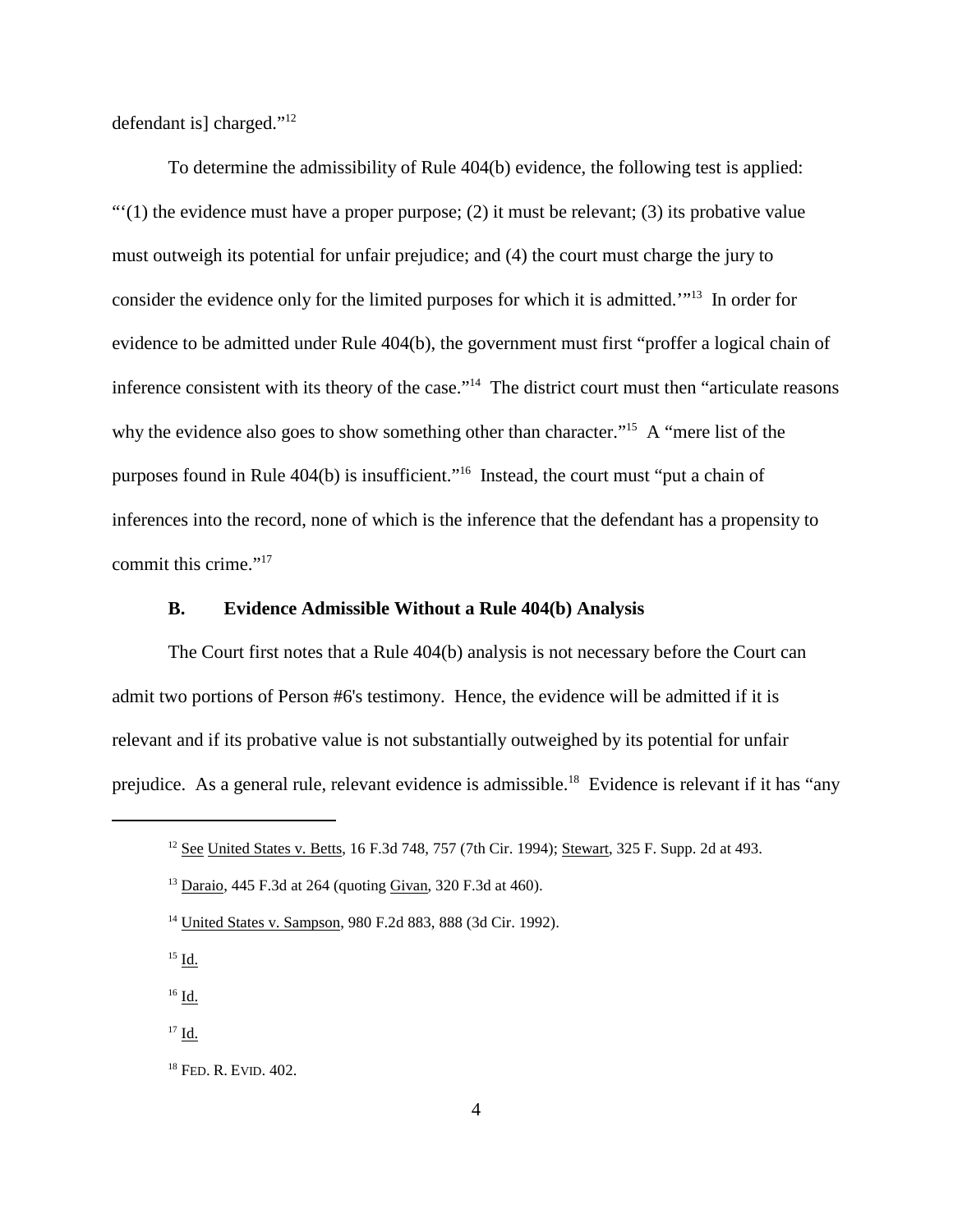tendency to make the existence of any fact that is of consequence to the determination of the action more probable or less probable than it would be without the evidence."<sup>19</sup> This is a very low threshold of admissibility.<sup>20</sup> Yet, the evidence may still be excluded "if its probative value is substantially outweighed by the danger of unfair prejudice, confusion of the issues, or misleading the jury, or by considerations of undue delay, waste of time, or needless presentation of cumulative evidence."21 Evidence is unfairly prejudicial if it has "an undue tendency to suggest decision on an improper basis, commonly, though not necessarily, an emotional one."<sup>22</sup> In weighing the probative value of evidence against its potential for undue prejudice, the district court should place on the record the reasons for its decision to admit or exclude the evidence unless it is otherwise apparent from the record. $^{23}$ 

First, the Court will admit, without a Rule 404(b) analysis, Person #6's testimony that Defendant Jones told him he was arrested in his Mullica Hill residence while with a girl and that the police took money and watches from his house. The Court granted the Government's First Motion *in Limine* to admit evidence of the money and watches found at the time of Defendant Jones's arrest as evidence of the proceeds of the charged drug trafficking conspiracy, and therefore direct proof of the conduct charged.<sup>24</sup> Thus, Person #6's testimony in this regard is relevant and probative to show control of and a proprietary interest in the Mullica Hill residence,

<sup>&</sup>lt;sup>19</sup> FED. R. EVID. 401.

<sup>&</sup>lt;sup>20</sup> Whelan Assocs., Inc. v. Jaslow Dental Lab., Inc., 797 F.2d 1222, 1244 (3d Cir. 1986).

<sup>21</sup> FED. R. EVID. 403.

 $22$  FED. R. EVID. 403 advisory committee's note.

 $23$  See United States v. Himelwright, 42 F.3d 777, 781 (3d Cir. 1994).

<sup>&</sup>lt;sup>24</sup> Mem. Op. and Order, June 26, 2009 [Document No. 284] at 5, 8-10.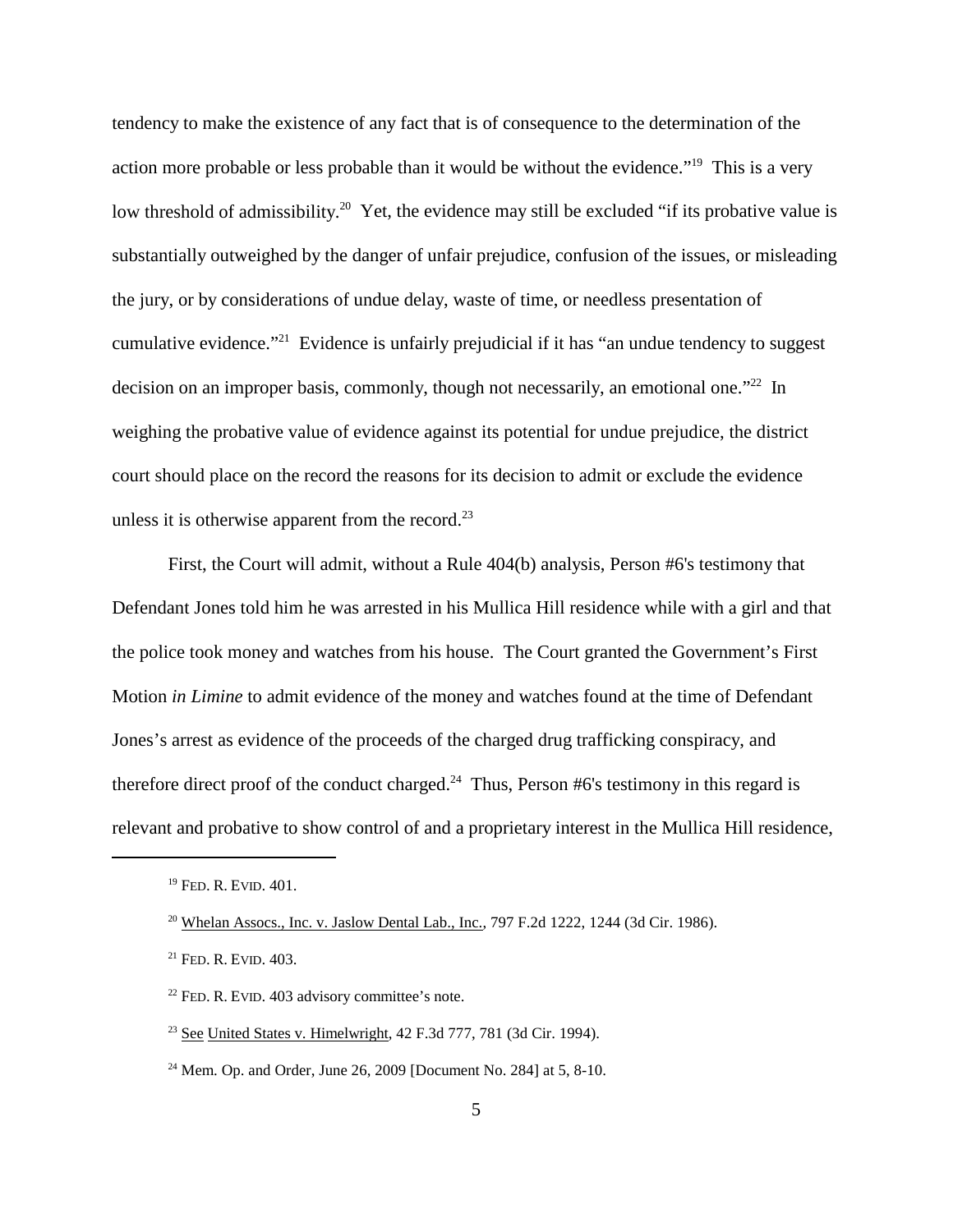as well as the money and watches confiscated therefrom. The testimony in question is also direct proof of the charged conspiracy, rather than evidence of some other acts. Hence, a Rule 404(b) analysis is unnecessary. Moreover, this evidence presents no danger of unfair prejudice, as the only prejudice from this evidence arises simply from its probative value. Thus, Defendant Jones's post-arrest statement to Person #6, like the money and watches, will be admitted as direct proof of the charged crimes and without a Rule 404(b) analysis.

Second, Person #6's testimony regarding Defendant Jones's connection with a rental car company is direct proof of the conduct charged. Neither the Government nor the defendants mention any involvement with rental cars in relation to the prior conspiracy between Defendant Jones, Person #5 and Person #6. Yet, such testimony is certainly relevant to the crimes with which Defendant Jones is now charged, as they did involve rental cars. Moreover, the Court discerns no reason why such evidence would induce a jury to render a verdict on an improper basis. Thus, this testimony will be admitted because it is relevant and its probative value is not substantially outweighed by its potential for unfair prejudice.

#### **C. Evidence Admissible Under Rule 404(b)**

For the remainder of the testimony of Person #5 and Person #6, the Court will conduct a full analysis under Rule 404(b) to determine its admissibility. The Government offers the testimony of Person #5 and Person #6 to establish that Defendant Jones was "previously involved in the shipment of cocaine into Philadelphia via another commercial mail carrier—Federal Express—using corporate accounts and fake names."<sup>25</sup> This fact, the Government argues, shows Defendant Jones's "knowledge and intent to commit the charged conspiracy as well as a common

 $25$  Gov't Mot. at 5.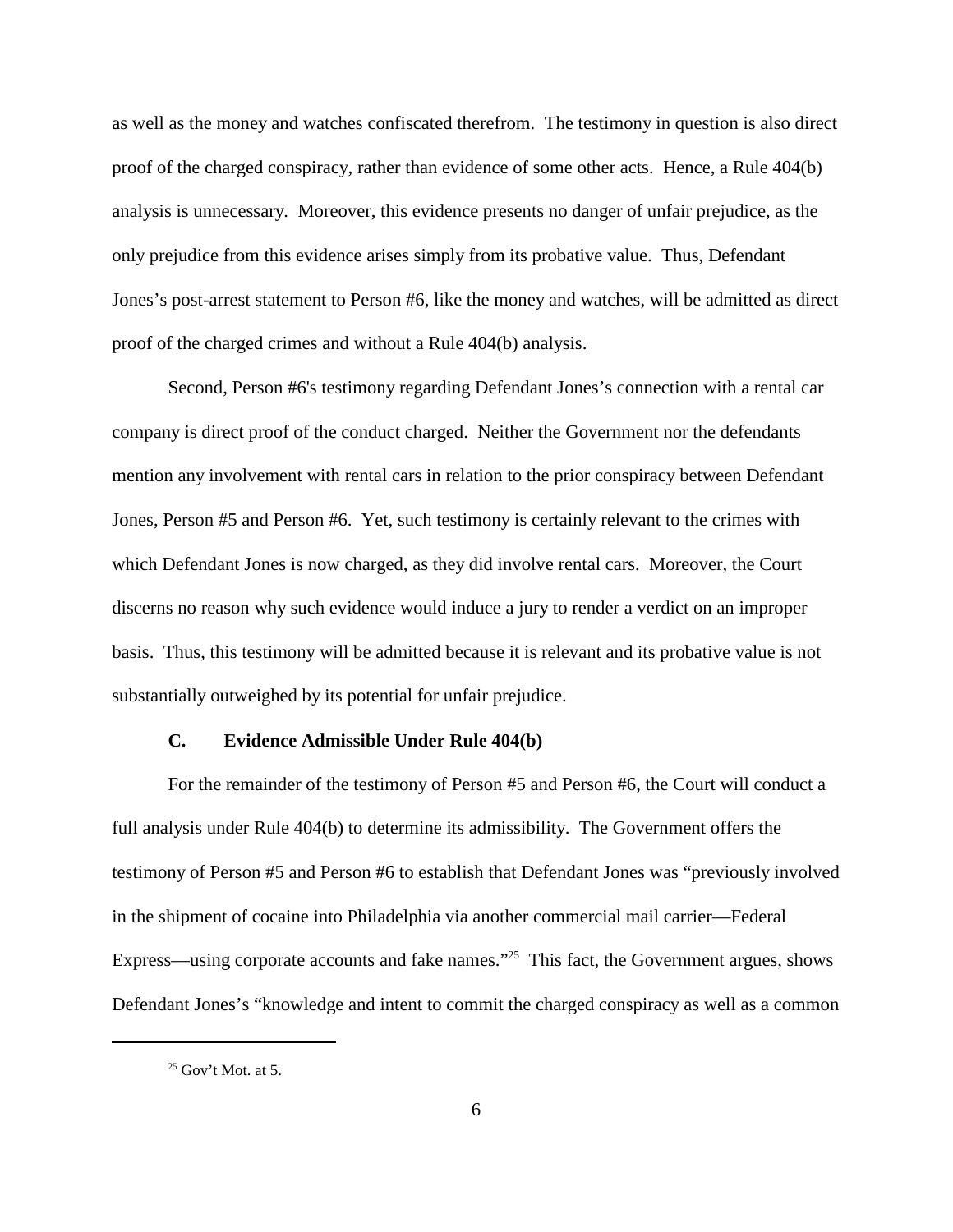plan between the prior bad acts and the charged conspiracy."26 Similarly, the Government proffers the use of the Tender Touch Lounge by Defendants Jones and Washington to conduct drug transactions both prior to and during the charged conspiracy as "evidence of their common plan and their relationship as co-conspirators."<sup>27</sup> Thus, in offering the testimony of Person  $#5$ and Person #6, the Government seeks to show knowledge and intent on the part of Defendant Jones, a common plan between the charged and prior conspiracies and the relationship between Defendants Jones and Washington.<sup>28</sup>

"Evidence of prior bad acts may be admitted for the purpose of demonstrating the defendant's knowledge in the later offense with which he is charged."29 Defendant Jones's participation in a prior drug conspiracy is evidence of whether Defendant Jones acted "with 'knowledge of the facts that constitute the [current] offense;'"<sup>30</sup> his awareness that he was possessing a controlled substance with the intent to distribute;<sup>31</sup> and whether he "knew that the substance in which he trafficked was a controlled substance."32 In other words, evidence of Defendant Jones's participation in a prior conspiracy is relevant to and admissible to demonstrate

 $26$  Id.

<sup>27</sup> Id.

<sup>&</sup>lt;sup>28</sup> It should be noted that in his Response, Defendant Washington misconstrues the purpose for which the Government is offering the testimony of Person #5 and Person #6. Defendant Washington argues that "since there is no evidence that Mr. Washington played a role in the uncharged conspiracy, the proffered evidence does not tend to prove that he had the knowledge or intent to play a similar role in the charged conspiracy." (Washington Resp. at 4.) Yet, the Government does not seek to demonstrate knowledge or intent on the part of Defendant Washington with this testimony. Thus, the Court finds Defendant Washington's argument unpersuasive and without merit.

<sup>29</sup> United States v. Vega, 285 F.3d 256, 261 (3d Cir. 2002).

<sup>30</sup> United States v. Barbosa, 271 F.3d 438, 457-58 (3d Cir. 2001).

<sup>31</sup> Id. at 458.

 $32$  Id.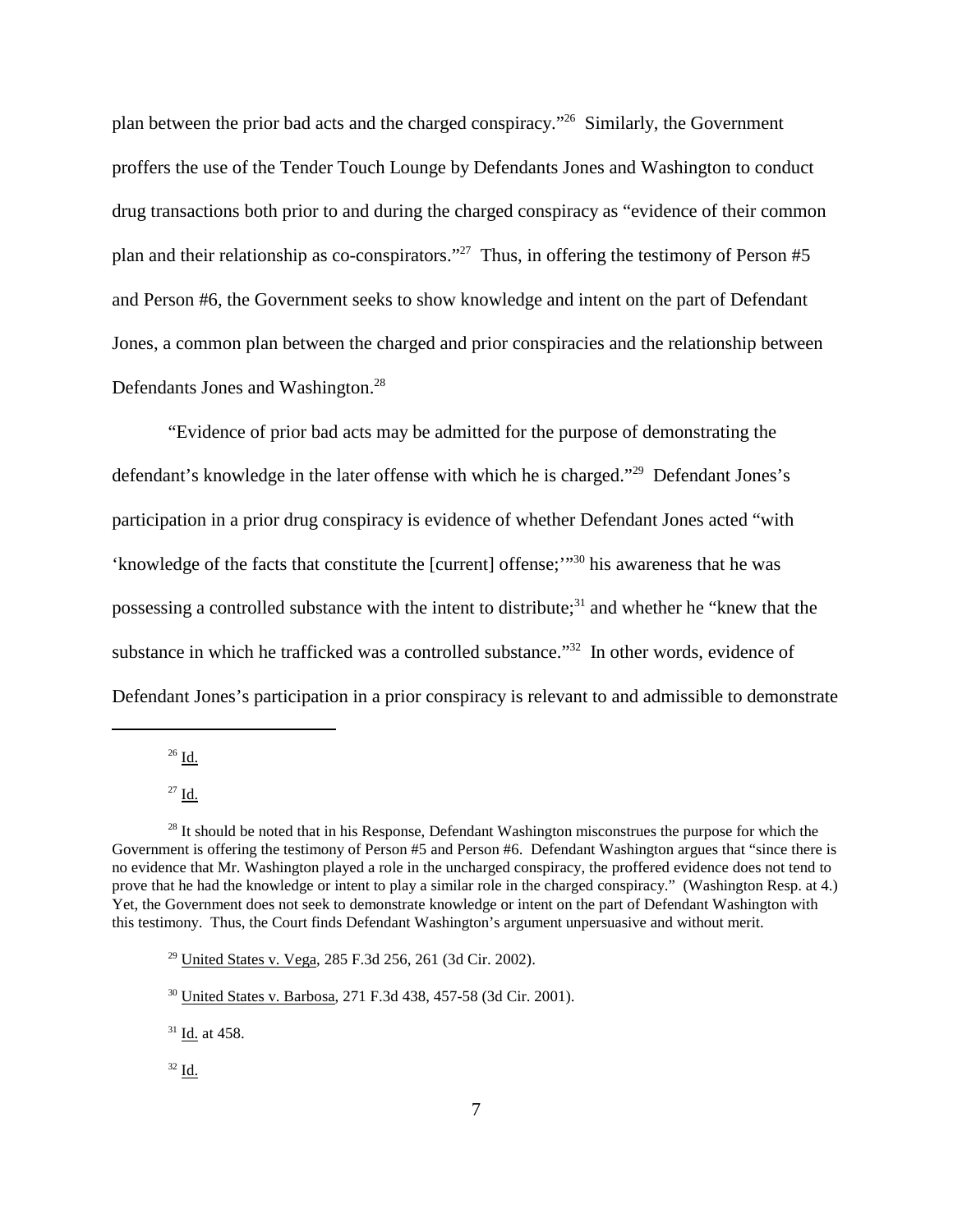knowledge of the one currently alleged.

With regard to intent, the Government must prove that Defendant Jones had the intent to distribute, i.e. that he had in mind or planned in some way to deliver or transfer possession or control over a controlled substance to someone else.<sup>33</sup> Participation in a prior conspiracy is an action by a defendant that can be considered by a jury when determining what was in a defendant's mind at the time of the charged conduct, i.e. what was a defendant's intent.<sup>34</sup> Thus, Defendant Jones's participation in a prior conspiracy can be admitted as evidence of a defendant's intent. 35

With regard to admitting this Rule 404(b) evidence as proof of a common plan, "when courts speak of 'common plan or scheme,' they are [ordinarily] referring to a situation in which the charged and the uncharged crimes are parts of a single series of events."36 Yet, evidence may also be admitted to prove a common plan or scheme when the similarities between the charged and uncharged conduct are "sufficiently similar to earmark them as the handiwork of the same actor."37 The Court notes that "Rule 404(b) evidence is especially probative when the charged offense involves a conspiracy."38 As a result, "the Government has broad latitude to use 'other

<sup>33</sup> See Model Third Circuit Criminal Jury Instruction § 6.21.841-5.

<sup>&</sup>lt;sup>34</sup> Id.; see also Model Third Circuit Criminal Jury Instruction § 6.21.841-4 (noting that evidence of what a defendant did or failed to do and how defendant acted can be considered as evidence that may prove what was in the defendant's mind at the time of the charged conduct).

<sup>35</sup> See Vega, 285 F.3d at 261 n.1; United States v. Butch, 256 F.3d 171, 177 n.5 (3d Cir. 2001)

<sup>36</sup> Gov't of the Virgin Islands v. Pinney, 967 F.2d 912, 916 (3d Cir. 1992).

<sup>37</sup> Id.

<sup>38</sup> United States v. Cross, 308 F.3d 308, 324 (3d Cir. 2002).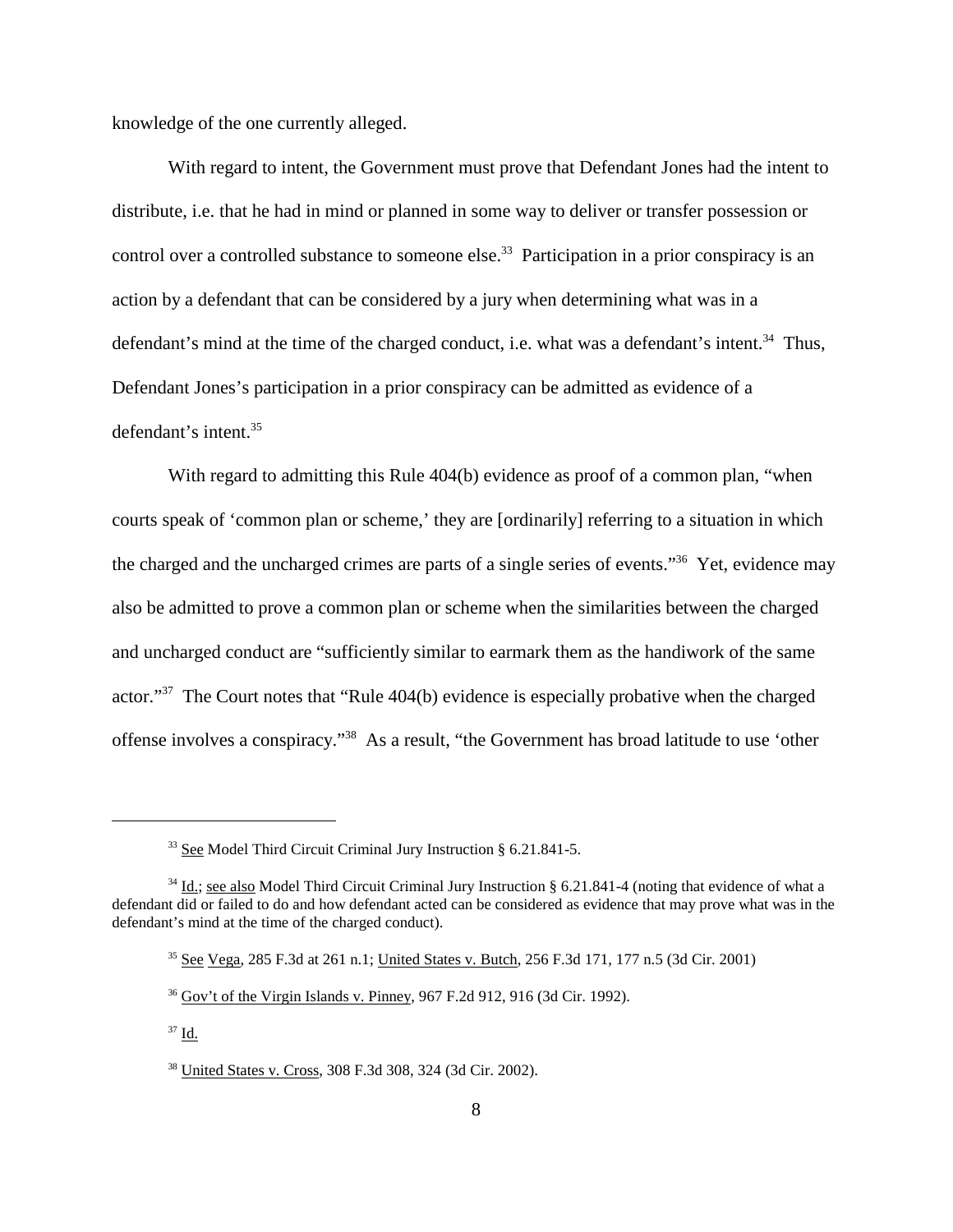acts' evidence to prove a conspiracy."39

Here, the Government does not argue that the actions attributed to Defendant Jones by Person #5 and Person #6 are part of a "single series of events" with the charged conduct. Yet, both the uncharged and charged conduct feature the transportation of drugs through a commercial mail carrier. Corporate accounts as well as fake names were employed. Furthermore, both prior to and during the charged conspiracy, Defendants Jones and Washington allegedly used the Tender Touch Lounge to conduct drug conspiracies. Therefore, the charged and uncharged conduct share not only the method by which drugs were obtained, but also the place where they were distributed. Thus, the two conspiracies are sufficiently similar as to be the handiwork of the same person. This underlines the importance of Person #5's testimony that he and Person #6 taught Defendant Jones this system of drug transportation, and also that Defendant Jones participated in a prior drug conspiracy utilizing this same system. Hence, testimony from Person #5 and Person #6 as to Defendant Jones's participation in a prior conspiracy, as well as their testimony regarding the Tender Touch Lounge is admissible under Rule 404(b) as proof of a common scheme or plan.

Hence, in the matter at hand, the testimony of Person #5 and Person #6 proffered by the Government as proof of Defendant Jones's participation in a prior drug conspiracy and in corroboration of the same is admissible under Rule 404(b) for the purpose of proving Defendant Jones's knowledge and intent, as well as a common plan. Person #5's testimony regarding Defendant Jones pooling money with Person #5 and Person #6; teaching Defendant Jones the system used by Person #5 and Person #6; and Defendant Jones receiving Federal Express

<sup>39</sup> Id.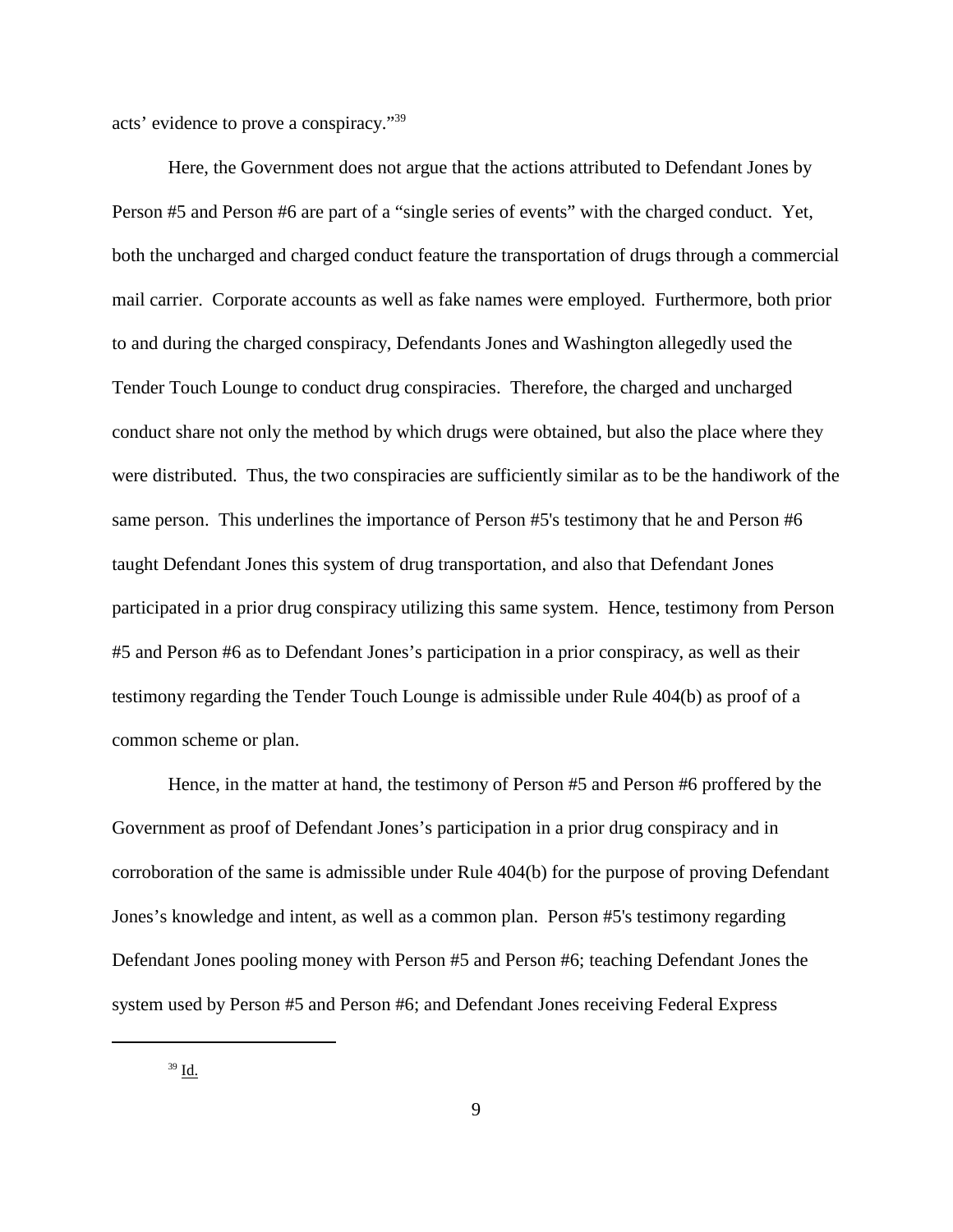packages containing cocaine at his home and the apartment used by Person #5 and Person #6 is all admissible for this purpose. Furthermore, the following testimony from Person #6 is also admissible to prove Defendant Jones's participation in a prior drug conspiracy and as corroboration of Person #5's testimony: Person #5 and Person #6 used Federal Express to ship cocaine into Philadelphia; Defendant Jones was a cocaine customer of Person #5; Defendant Jones stopped by the apartment used by Person #5 and Person #6 to pick up kilograms of cocaine; and Defendant Jones asked Person #6 after his arrest if Person #5 was cooperating with law enforcement and responsible for Defendant Jones's arrest.

In addition, testimony relating to the use of the Tender Touch Lounge by Defendant Jones and Washington to conduct drug transaction is admissible under Rule 404(b) as proof of a common scheme. As a result, Person #6 may testify to seeing Defendant Jones at the Tender Touch Lounge; and Person #5 may testify to meeting Defendant Jones at the Tender Touch Lounge, as well as seeing Defendant Jones and Defendant Washington conducting drug transactions therein. This final piece of testimony from Person #5 is also admissible under Rule 404(b) to demonstrate Defendants Jones and Washington's "familiarity with one another, and their concert of action."40

As the testimony of Person #5 and Person #6 is proffered for a proper purpose under Rule 404(b), it will be admitted as long as it is relevant and its probative value outweighs its potential for unfair prejudice.<sup>41</sup> Evidence of Defendant Jones's participation in a prior, uncharged drug

<sup>40</sup> United States v. O'Leary, 739 F.2d 135, 136 (3d Cir. 1984).

<sup>&</sup>lt;sup>41</sup> For any Rule 404(b) evidence it decides to admit, the Court will "charge the jury to consider the evidence only for the limited purpose for which it is admitted." Vega, 285 F.3d at 261; see Model Third Circuit Criminal Jury Instruction § 4.29. As the Court will charge the jury appropriately, this requirement of Rule 404(b) will not bar the admission of evidence.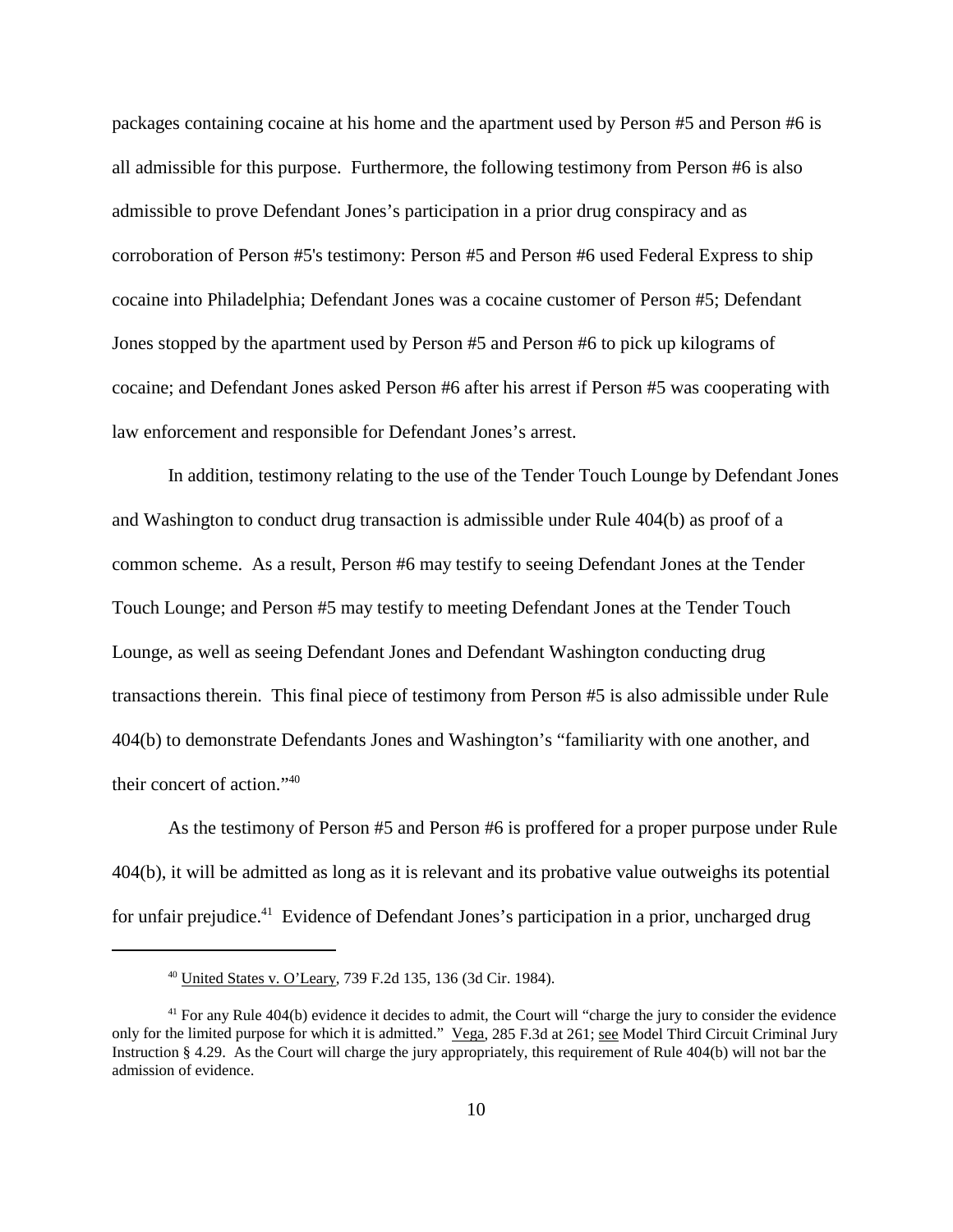conspiracy with so many similarities to the charged conspiracy is certainly relevant, as it makes Defendant Jones's participation in the charged conspiracy more likely. Moreover, such evidence also makes it more likely that Defendant Jones acted knowingly and with the requisite intent. In addition, Defendant Jones and Washington conducting drug transactions at the Tender Touch Lounge is also relevant, as it is another similarity between the prior and the charged conspiracies, and it makes it more likely that the defendants were co-conspirators during the charged conspiracy. Thus, the Rule 404(b) evidence at issue here is relevant.

Defendant Jones argues that this testimony should be excluded under Rule 403, because of its limited probative value and its high potential for unfair prejudice. <sup>42</sup> As explained *supra*, the probative value of Rule 404(b) evidence is particularly high "when the charged offense involves a conspiracy."<sup>43</sup> In this case, defendants are each charged with participating in a drug conspiracy. Morever, the testimony of Person #5 and Person #6 is significantly probative of Defendant Jones's knowledge and intent, as well as Defendants Jones and Washington's relationship as co-conspirators. In addition, the many similarities between the charged and uncharged conspiracies increase the probative value of the challenged evidence. While some prejudice may accrue from admitting the evidence of prior crimes and bad acts by Defendants Jones and Washington, this evidence neither overly prejudicial nor does it "rise to the level of distracting, confusing or emotionally charged evidence from which Rule 403 protects a criminal defendant."44 Thus, the Court is unpersuaded by Defendant Jones's argument, because the

<sup>42</sup> Def. Jones's Resp. at 10.

<sup>43</sup> Cross, 308 at 324.

<sup>&</sup>lt;sup>44</sup> Butch, 256 F.3d at 176 (internal quotation marks and citation omitted).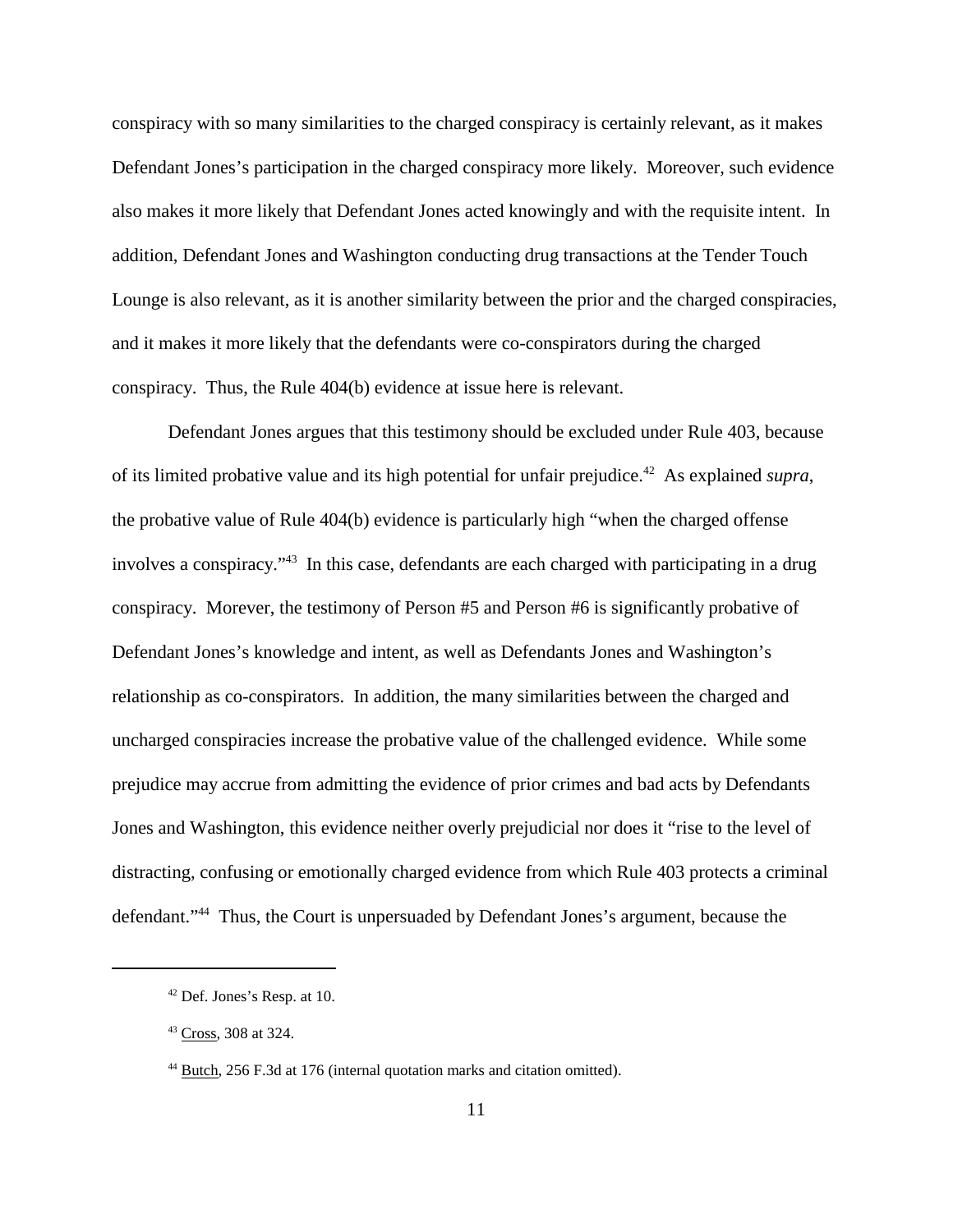probative value of the testimony of Person #5 and Person #6 is not substantially outweighed by its potential for unfair prejudice.

The Government seeks to admit testimony from Person #5 and Person #6 of prior crimes and bad acts by Defendants Jones and Washington under Rule 404(b). The Court will admit this testimony under Rule 404(b) because it is proffered for a proper purpose under Rule 404(b), it is relevant and its probative value is not substantially outweighed by its potential for unfair prejudice.

An appropriate Order follows.